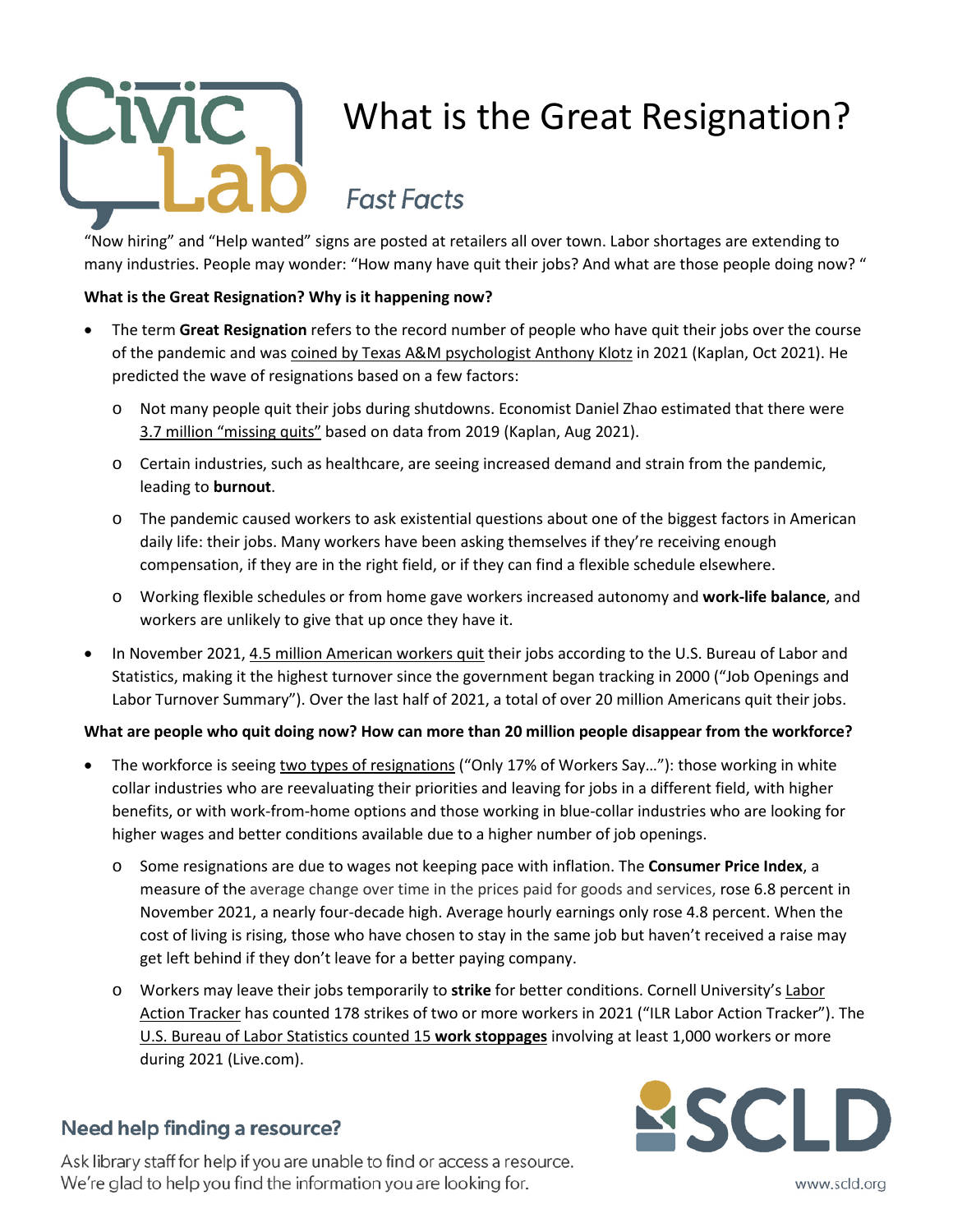

# What is the Great Resignation?

## **Fast Facts**

- The greatest increase in resignations, 20 percent, are [workers between 30 and 45 years old,](https://hbr.org/2021/09/who-is-driving-the-great-resignation) according to Harvard Business Review ("Who Is Driving the Great Resignation?"). **Turnover** is highest in industries that saw an increase in demand due to the pandemic or an increase in stressful interactions, notably in health care, technology, and hospitality.
- Some parents, disproportionately [woman and people of color,](https://www.americanprogress.org/article/covid-19-sent-womens-workforce-progress-backward/) have had to leave the workforce because the costs of childcare were too high or childcare was entirely unavailable in their area ("How COVID-19 Sent Women's Workforce Progress Backward"). When parents are unable to do so, other relatives may leave their jobs to [provide childcare](https://surface.syr.edu/lerner/54/) instead (Rhubart).
	- o The Bipartisan Policy Center (BPC) found that over 70 percent of parents of children under the age of 5 have [a childcare provider that is closed or has limited space.](https://bipartisanpolicy.org/download/?file=/wp-content/uploads/2020/08/BPC-Child-Care-Survey-Analysis_8.21.2020-1.pdf) ("Childcare during COVID-19 August 2020"). Half of those surveyed said finding quality childcare was much harder than before the pandemic. Among parents who do not plan to return their children to a childcare program, 57 percent say they or their partner will provide care, while 33 percent say they will rely on a family member.
	- o Similarly, the U.S. Chamber of Commerce Foundation found tha[t 75 percent of parents were staying](https://www.uschamberfoundation.org/sites/default/files/media-uploads/EarlyEd_Minis_Report1_FINAL_081120_appndx%20%28002%29.pdf)  [home with a child](https://www.uschamberfoundation.org/sites/default/files/media-uploads/EarlyEd_Minis_Report1_FINAL_081120_appndx%20%28002%29.pdf) regularly, either working remotely or not working, and 28 percent were relying on family or friends ("Piecing Together Solutions: Working Parents, Childcare, and COVID-19").
	- o In 2018, prior to any COVID-related closures, ove[r half of the country](https://www.americanprogress.org/article/americas-child-care-deserts-2018/) already lived in a **childcare desert** with more than three young children for every one licensed childcare spot ("America's Child Care Deserts in 2018").
- Many Americans quit their jobs to work for themselves. A record breaking [5.4 million business ID numbers](https://www.census.gov/econ/bfs/index.html) were granted in 2021, and projected numbers for 2022 continue to be high (EID).
- As the **baby boomer generation** ages, more of the workforce is retiring at one time than previously, leaving more open positions than usual.
	- o From 2008—the year oldest boomers started claiming Social Security benefits—to 2019, retirement numbers averaged about one million people per year. In the past two years, 3.5 million people have retired, over double that rate. As of the third quarter of 2021, 50.3 percent of U.S. adults 55 and older said they were out of the labor force due to retirement, [according to Pew Research Center](https://www.pewresearch.org/fact-tank/2021/11/04/amid-the-pandemic-a-rising-share-of-older-u-s-adults-are-now-retired/) (Fry).
	- $\circ$  The stock market boost mean[s more people can retire early](https://www.businessinsider.com/new-retirement-age-labor-market-great-resignation-boomers-golden-decade-2021-9) (Winck). The number of 401(k) and individual retirement accounts holding at least one million dollars hit a record 754,000 in the second quarter of 2021, up 75 percent from a year ago. The number of Americans planning to retire before age 62 closed in on 50 percent. The chance of Americans working beyond age 67 also fell in July to a recordlow of 32.4 percent.

### Need help finding a resource?

Ask library staff for help if you are unable to find or access a resource. We're glad to help you find the information you are looking for.



www.scld.org